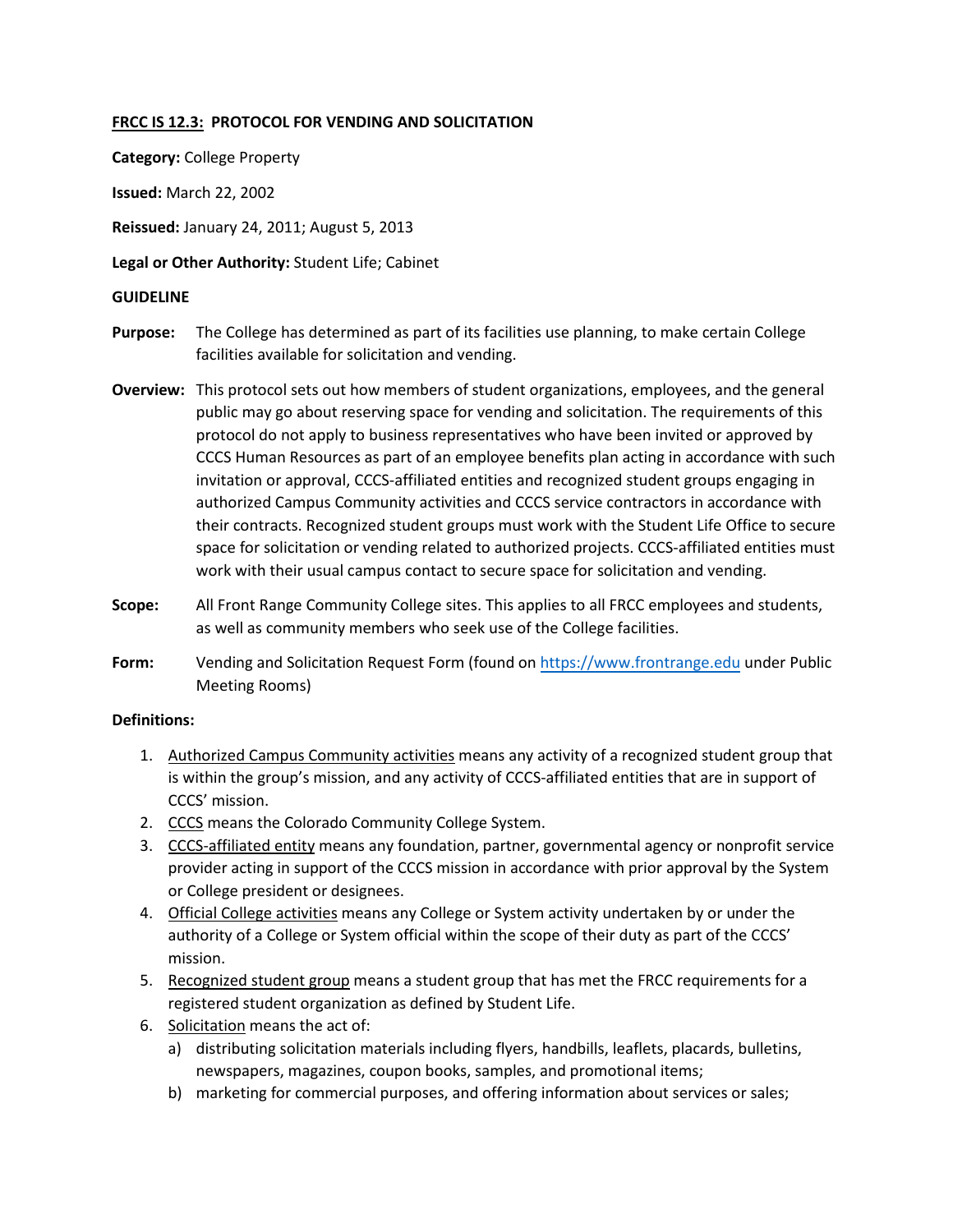- c) seeking petition signatures or a donation (whether money, services, or tangible items).
- 7. Vending means any transaction that involves the exchange of money for services and/or goods.

# 1. Introduction

- 1.1. The primary purpose of the facilities at Front Range Community College (FRCC) is to carry out the educational mission of the College. As a public institution, FRCC also seeks to reach out and be accessible to the larger community.
- 1.2. To the extent that space is available, FRCC welcomes community groups and organizations to utilize the facilities for purposes compatible with the mission of the College. Any group that uses FRCC's facilitates is asked to conduct themselves in a peaceful manner and follow the policy as discussed below. Further, these gatherings shall not disrupt normal college functions, endanger the health or safety of any person present, or damage college property.

# 2. Facility Use

- 2.1. Academic usage shall have priority for use of FRCC facilities (i.e. classrooms, laboratories, and other facilities which are being used for teaching and instructional programs) over nonacademic use.
- 2.2. No reservation for solicitation or vending space will be granted for the following activities:
	- 2.2.1. Any activity that competes with official College activities or businesses with which CCCS has entered into an exclusive contract (e.g. food service, beverage/snack vending); or
	- 2.2.2. Any activity prohibited by local, state, and/or federal laws (e.g. solicitation for credit cards, campaign contributions, sales or promotion of tobacco and tobacco-related products, and marijuana or marijuana-related products).
- 2.3. Individuals or groups must assume responsibility for compliance with all state and local laws and College policies.
- 3. Location
	- 3.1. Solicitors and vendors will be assigned a non-academic location. The vendor or solicitor must adhere to the reserved location and this protocol. Locations are allocated based on space available and space appropriate to the proposed activity. Certain spaces and vending and solicitation opportunities may be limited to, or priority given to, recognized student groups or CCCS-affiliated entities depending on the nature of the activity, the location and the College objectives to be advanced by providing the vending and solicitation space.
- 4. Space request and fees
	- 4.1. Requests to reserve space for vending and solicitation on campus are coordinated through the Student Life Office. Vending and solicitation are permitted only by reservation.
	- 4.2. Individuals or groups, including students and employees, who are interested in solicitation or vending activity for other than official College activities or approved Campus Community activities as defined above must make a reservation for a space through the campus Student Life Office.
	- 4.3. All vending activities (regardless of indoor or outdoor location) will be charged a rental fee to be set by the campus Student Life Office. Any solicitation reservations occurring indoors will also incur a rental fee, set by the campus Student Life Office. The rental fee includes the use of one table and 2 chairs.
	- 4.4. Outdoor solicitation activities will be given a space at no cost, and will not have access to College equipment.